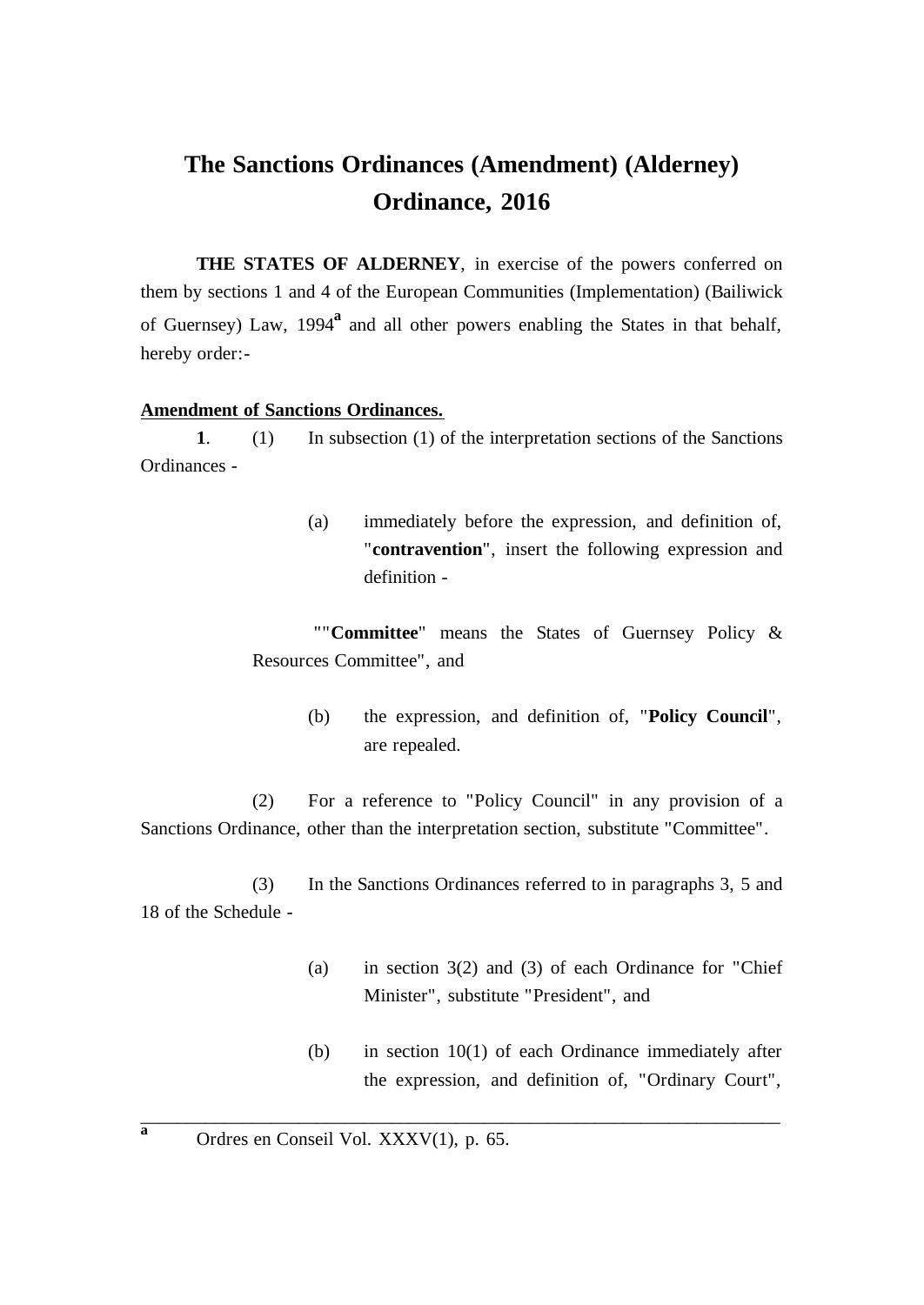insert the following expression and definition -

""**President**" means the President of the Committee,".

## **Amendment of other Ordinances.**

**2**. (1) In the Zimbabwe (Freezing of Funds and Economic Resources) (Alderney) Ordinance, 2004**<sup>b</sup>** -

- (a) in section 2(1) for "Policy Council ("**the Council**")", substitute "Policy & Resources Committee ("**the Committee**",
- (b) in section 3 for "Council", substitute "Committee",
- (c) in section 5(1) for ""**Council**" means the States of Guernsey Policy Council", substitute -

""**Committee**" means the States of Guernsey Policy & Resources Committee", and

> (d) in the Schedule for references to "Council", substitute "Committee".

(2) In the Zimbabwe (Sale, Supply, Export, Financing and Financial Assistance and Shipment of Equipment) (Penalties and Licences) (Alderney) Ordinance, 2004**<sup>c</sup>** -

- (a) in section 1(1) for "Policy Council ("**the Council**")", substitute "Policy & Resources Committee ("**the Committee**")",
- (b) in section  $2(1)$  and  $(3)(a)$  for "Council", substitute "Committee", and

 $\overline{b}$  Ordinance No. XI of 2004.

**<sup>c</sup>** Ordinance No. X of 2004.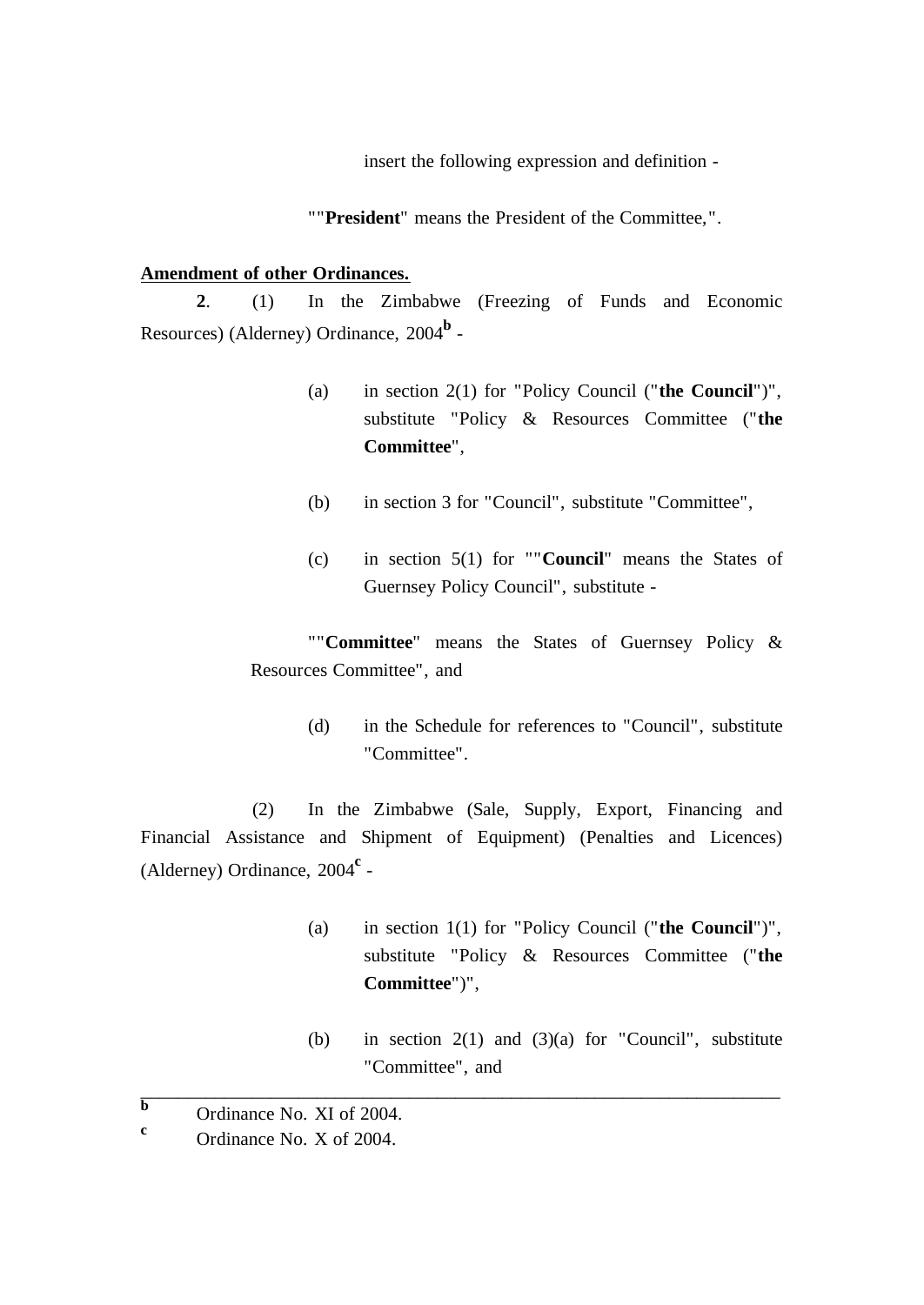(c) in section 5(1) for ""**Council**" means the States of Guernsey Policy Council", substitute -

""**Committee**" means the States of Guernsey Policy & Resources Committee.

- (3) In the Belarus (Freezing of Funds) (Alderney) Ordinance,
	- (a) in section 2(b) for "Policy Council ("**the Policy Council**")", substitute "Policy & Resources Committee ("**the Committee**")",
	- (b) in section 6(1) for ""**Council**" means the States of Guernsey Policy Council", substitute -

""**Committee**" means the States of Guernsey Policy & Resources Committee", and

- (c) in any other provision of that Ordinance, other than section 1(1), for a reference to "Policy Council" or "Council" substitute "Committee".
- (4) In the Lebanon (Restrictive Measures) (Alderney) Ordinance,

2006**<sup>e</sup>** -

2006**<sup>d</sup>** -

(a) in section 8(1) for ""**Council**" means the States of Guernsey Policy Council", substitute -

""**Committee**" means the States of Guernsey Policy & Resources Committee", and

**d** Ordinance No. IX of 2006; Nos. XVII and XXIV of 2011.

**<sup>e</sup>** Ordinance No. XV of 2006.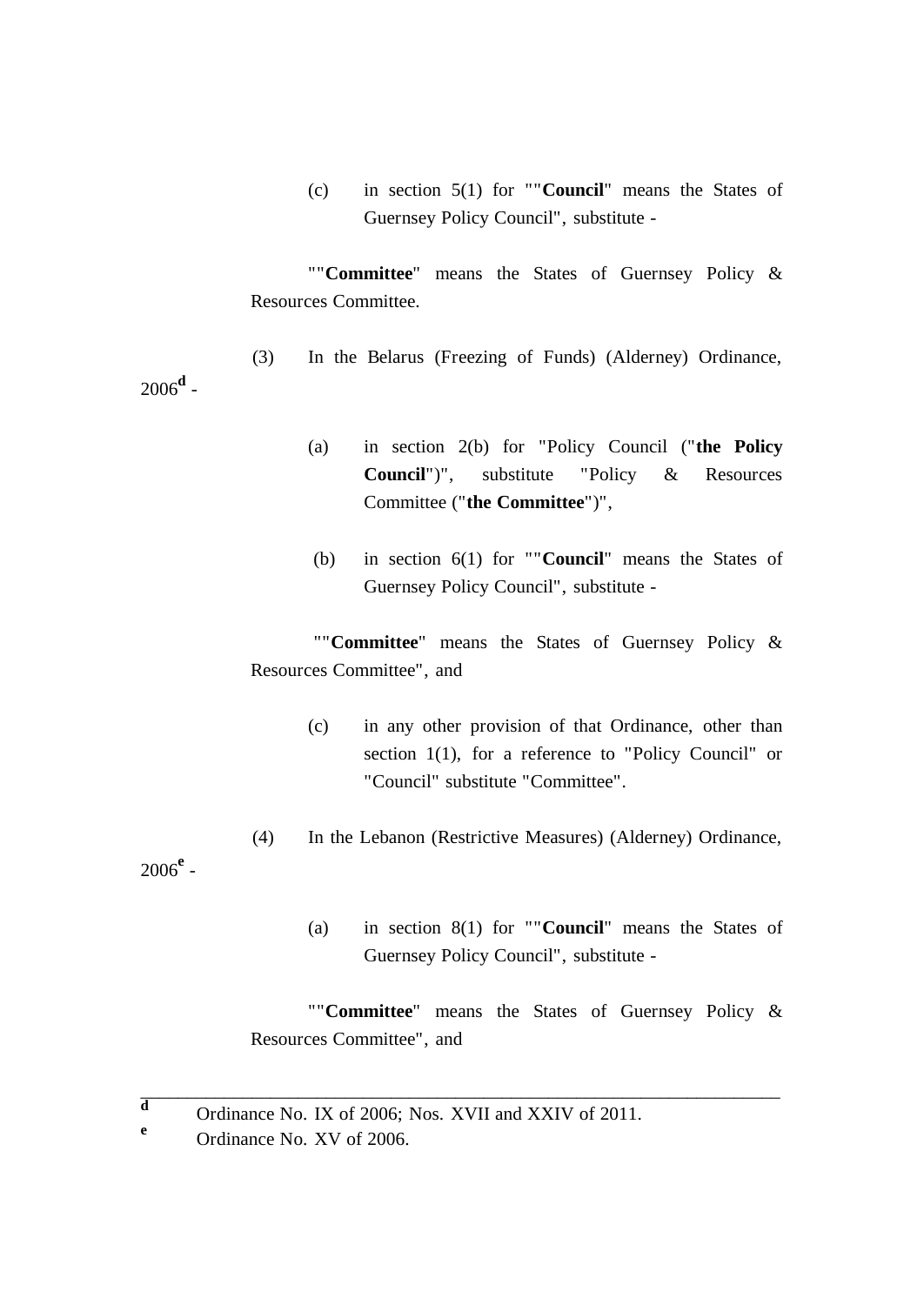(b) in any other provision of that Ordinance, other than section 1(1), for a reference to "Council" substitute "Committee".

(5) In the Russian Federation (Restrictive Measures) (Alderney) Ordinance, 2014**<sup>f</sup>** -

- (a) in section  $9(1)$  -
	- (i) immediately after the expression, and definition of, "**Bailiff**", insert the following expression and definition -

""**Committee**" means the States of Guernsey Committee for Home Affairs,", and

- (ii) the expression, and definition of, "**Home Department**" are repealed, and
- (b) in any other provision of that Ordinance for a reference to "Home Department", substitute "Committee".

# **Interpretation.**

**3**. (1) In this Ordinance -

"**enactment**" includes a Law, an Ordinance and any subordinate legislation and includes any provision or portion of a Law, an Ordinance or any subordinate legislation,

"**Sanctions Ordinances**" means the Ordinances listed in the Schedule to this Ordinance,

 $\overline{\phantom{a}}$  , and the contribution of the contribution of the contribution of the contribution of the contribution of  $\overline{\phantom{a}}$ 

**<sup>f</sup>** Ordinance No. XVII of 2014.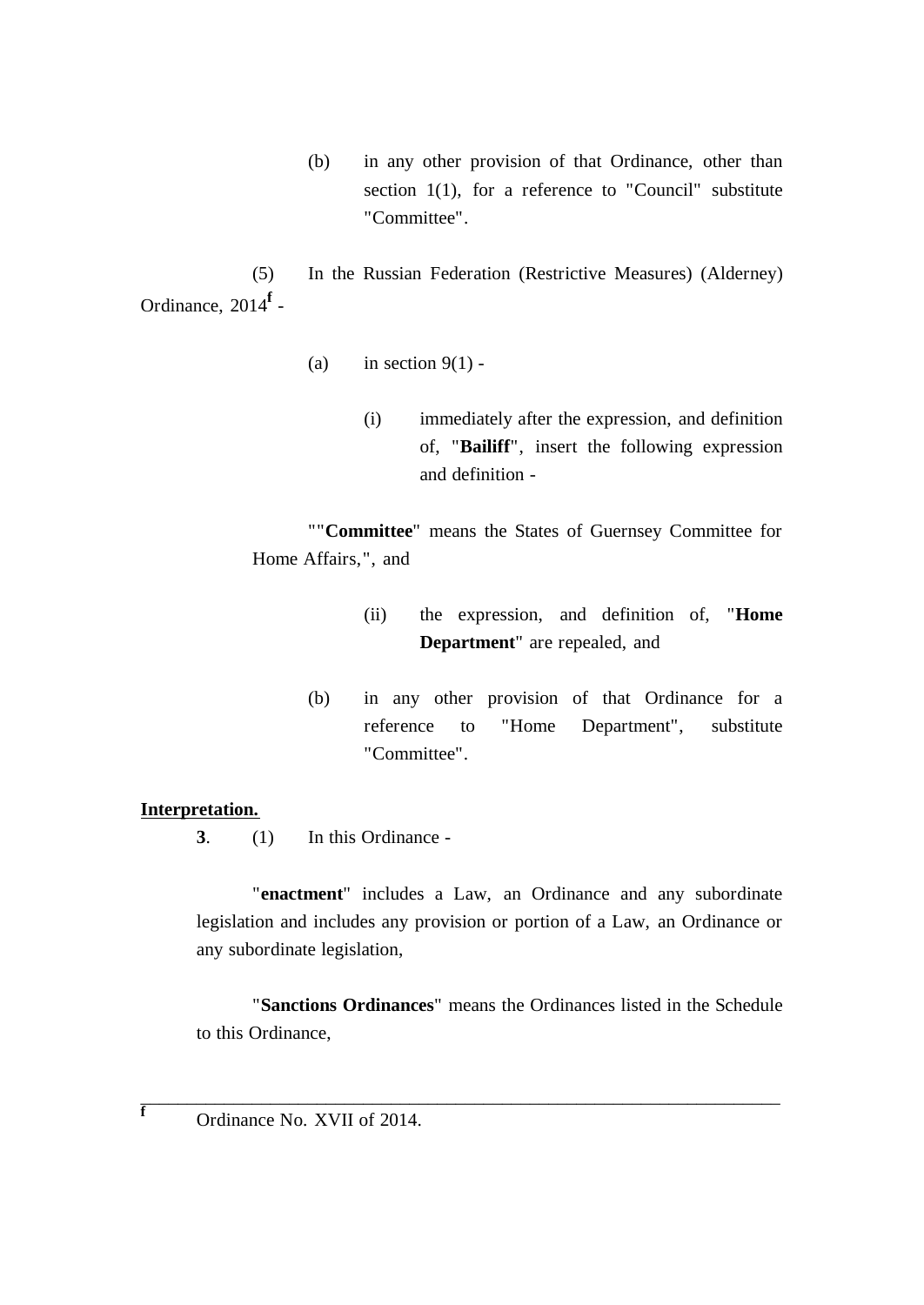"**subordinate legislation**" means any regulation, rule, order, rule of court, resolution, scheme, byelaw or other instrument made under any statutory, customary or inherent power and having legislative effect, but does not include an Ordinance.

(2) The Interpretation (Guernsey) Law, 1948**<sup>g</sup>** applies to the interpretation of this Ordinance.

(3) Any reference in this Ordinance to an enactment is a reference thereto as from time to time amended, re-enacted (with or without modification), extended or applied.

## **Citation.**

**4**. This Ordinance may be cited as the Sanctions Ordinances (Amendment) (Alderney) Ordinance, 2016.

## **Commencement.**

**5**. This Ordinance shall come into force on the 1<sup>st</sup> May, 2016.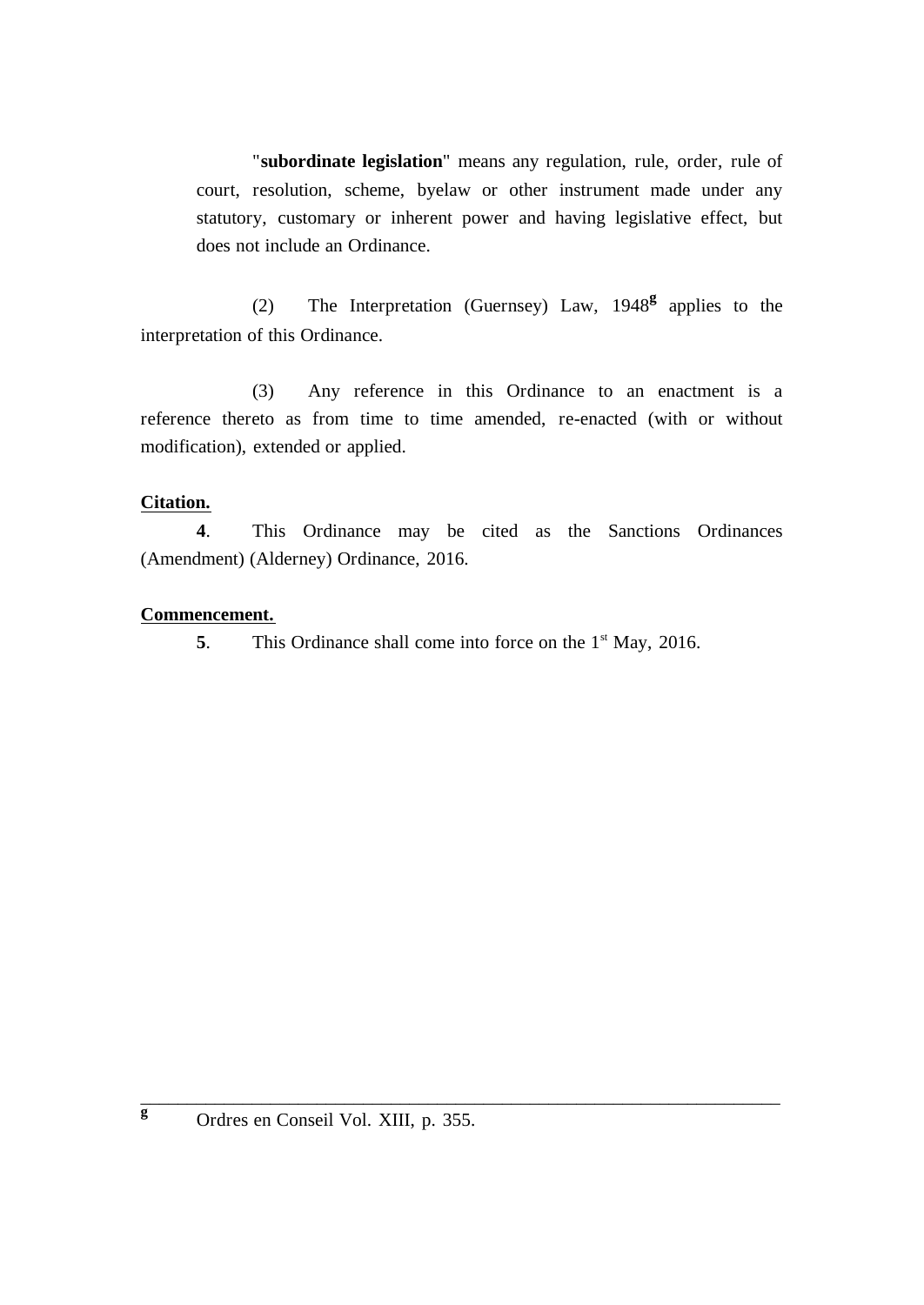## **SCHEDULE**

#### Section 3(1)

## SANCTIONS ORDINANCES

- **1**. Afghanistan (Restrictive Measures) (Alderney) Ordinance, 2011**<sup>h</sup>**
- **2**. Al-Qaida (Restrictive Measures) (Alderney) Ordinance, 2013**<sup>i</sup>**
- **3**. Burundi (Restrictive Measures) (Alderney) Ordinance, 2016 **j**
- **4**. Central African Republic (Restrictive Measures) (Alderney) Ordinance, 2014**<sup>k</sup>**
- **5**. Cote D'Ivoire (Restrictive Measures) (Alderney) Ordinance, 2015**<sup>l</sup>**
- **6**. Crimea and Sevastopol (Restrictive Measures) (Alderney) Ordinance, 2014**<sup>m</sup>**
- **7**. Egypt (Freezing of Funds) (Alderney) Ordinance, 2011**<sup>n</sup>**
- **8**. Iran (Freezing of Funds) (Alderney) Ordinance, 2011**<sup>o</sup>**
- **9**. Iran (Restrictive Measures) (Alderney) Ordinance, 2012**<sup>p</sup>**
- **10**. Myanmar Burma (Restrictive Measures) (Alderney) Ordinance, 2013**<sup>q</sup>**
- **11**. North Korea (Restrictive Measures) (Alderney) Ordinance, 2007**<sup>r</sup>**
- **12**. Republic of Guinea–Bissau (Restrictive Measures) (Alderney) Ordinance, 2012**<sup>s</sup>**

- **13**. Sudan (Restrictive Measures) (Alderney) Ordinance 2014**<sup>t</sup>**
- **h** Ordinance No. XVI of 2011; No. XXI of 2014.
- **<sup>i</sup>** Ordinance No. XVII of 2013.
- **j** Ordinance No. I of 2016.
- **k** Ordinance Nos. X and XXIV of 2014.
- **l** Ordinance No. IV of 2015.
- **m** Ordinance No. XX of 2014; No. III of 2015.
- **n** Ordinance No. VI of 2011; No. IV of 2013.
- **o** Ordinance No. XII of 2011.
- **p** Ordinance No. IV of 2012; No. VII of 2013.
- **q** Ordinance No. X of 2013.
- **r** Ordinance No. IX of 2007; No. VI of 2013; No. IX of 2014.
- $\frac{s}{t}$  Ordinance No. IX of 2012.
- **<sup>t</sup>** Ordinance No. XIX of 2014.